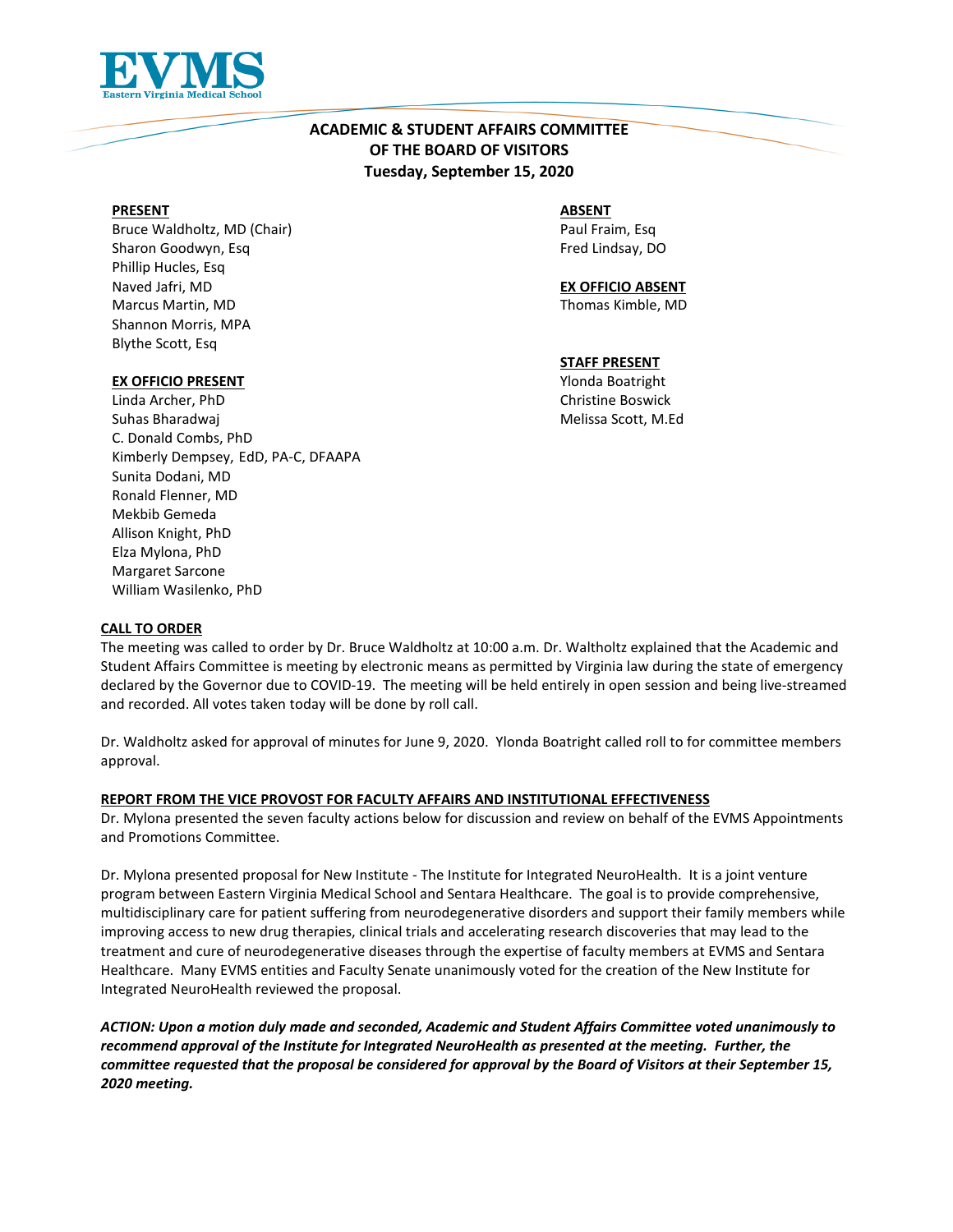Academic & Student Affairs Committee Meeting September 15, 2020 Page 2

Dr. Mylona presented five proposal for existing policies and procedures relating to Faculty Appointment, Promotion, Tenure and Faculty Evaluation. Dr. Mylona stated that during the most recent LCME preparation visit it was stated that while there are strong processes in place for the policies it was suggested that there needed to be specific language to support the processes and procedures for the faculty policies.

- 1. Policies and Procedures Relating to Faculty Appointment, Promotion and Tenure
- 2. Policies and Procedures Relating to Faculty Appointment
	- a. Specifically to the Initial Appointment Accommodate the recruitment of early appointment for non-salaried and salaried for Assistant Professor and Instructor
- 3. Policies and Procedures Relating to Faculty Promotion
- 4. Faculty Tenure Policy
	- a. Dr. Martin asked if there was a process for the committee to review the Tenure faculty on an annual basis. Dr. Mylona stated that the is a separate review committee for Tenure held annual to review and appoint new tenure applicants
- 5. Annual Review of Faculty Performance

*ACTION: Upon a motion duly made and seconded, Academic and Student Affairs Committee voted unanimously to recommend approval of the Policies and Procedures Relating to Faculty Appointment, Promotion and Tenure; Policies and Procedures Relating to Faculty Appointment; Policies and Procedures Relating to Faculty Promotion; Policies and Procedures Relating to Faculty Tenure Policy and Annual Review of Faculty Appointment as presented at the meeting. Further, the committee requested that the policies be considered for approval by the Board of Visitors at their September 15, 2020 meeting.*

- 6. Faculty Handbook
	- a. The faculty handbook was reviewed and updated for accuracy. During the review of the faculty handbook it was established that many parts of the handbook did not belong in the faculty handbook and were removed and place in the departments that it belonged to. Dr. Mylona stated that the handbook is available online and it can be viewed by sections.

# *ACTION: Upon a motion duly made and seconded, Academic and Student Affairs Committee voted unanimously to recommend approval of the Faculty Handbook as presented at the meeting. Further, the committee requested that the proposal be considered for approval by the Board of Visitors at their September 15, 2020 meeting.*

## **REPORT FROM THE VICE DEAN FOR ACADEMIC AFFAIRS**

Dr. Flenner provided updates for the LCME Survey Visit and MD program.

## **LCME updates**

- Mock site visit was held August  $21^{st}$  through September  $1^{st}$
- Actual site visit is scheduled for October  $5<sup>th</sup>$  and  $6<sup>th</sup>$ 
	- o Will be virtual using Zoom
- **Positive Changes Made Since Gap Analysis**
	- o Curriculum renewal and management
	- o Financial position of the school
	- o Student study and relaxation space
	- o New Student Health Center
	- o Student insurance
- **Strengths**
	- o Community mission/focus
	- o Student engagement with the school/ community
	- o Responsiveness to students
	- o Enthusiasm about new curriculum
	- o Robust curriculum management structure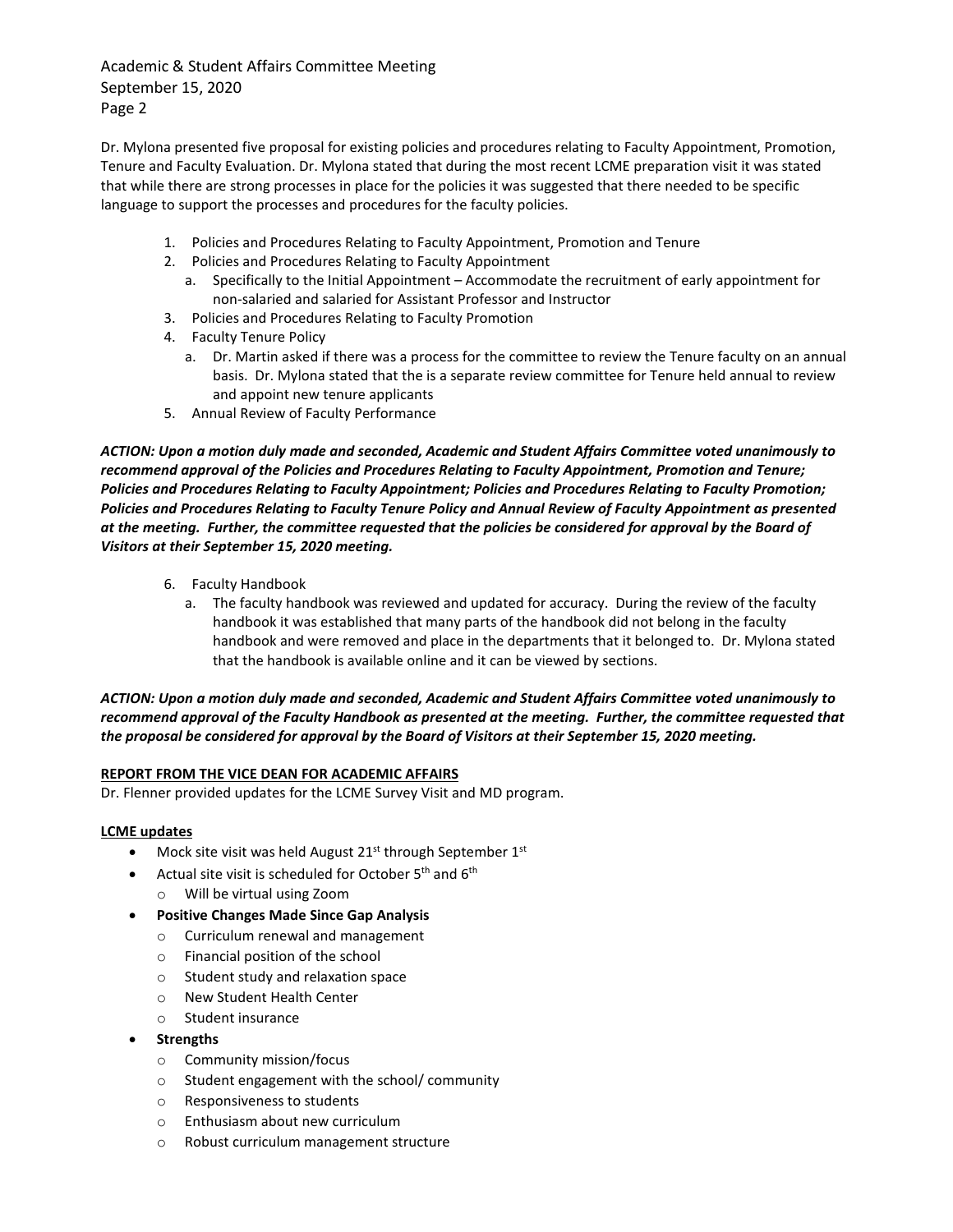Academic & Student Affairs Committee Meeting September 15, 2020 Page 3

## • **Vulnerabilities**

- o Adequacy of faculty resources
	- **•** Clinical instruction
		- Small groups in preclinical education
		- Use of residents as teachers
- o Community faculty appointments
- o Relationship with Sentara
- o Student storage, study, and relaxation space
- o Time available for self-directed learning
- o Timely grade submission
- o Limited student research opportunities
- o COVID-19 impacts
- **LCME Survey Team**
	- o **Team Chair**: *Robert DiPaola*, MD; Hematology-Oncology. Dean of College of Medicine and Vice President for Clinical Academic Affairs at University of Kentucky College of Medicine.
	- o **Team Secretary**: *Barbara Barzansky*, PhD; Developmental and Cell Biology. Co-Secretary of the Liaison Committee on Medical Education and Director of Undergraduate Medical Education at the American Medical Association.
	- o **Team Member**: *Jennifer Koestler*, MD, FAAP; Pediatrics. Senior Associate Dean for Medical Education at New York Medical College.
	- o **Team Member**: *Basma R. Selim*, PhD; Industrial Engineering. Assistant Dean for Planning and Knowledge Management at the University of Central Florida College of Medicine.
	- o **Faculty Fellow**: *Diane Wagner*, MD, FACP; Internal Medicine. Senior Associate Dean for Academic Affairs at Michigan State University College of Human Medicine

## **MD Outcomes**

- Class of 2020 was the first cohort to complete the CareForward Curriculum and performed extremely well on Step 1
- Pass rate continues to remain high for Step 1 throughout the remaining cohorts thus far as well as the performance on Step 2 consistently remains above the National Rate. Dr. Knight and her team should be commended for the high performance on Step 1 and Step 2 for their contributed to the helping students develop study plans.
- Clinical Skills Pass rate took a dip. Students have stated that they have not taken this exam as serious as they should, some stating that they would study on their way to the exam. We have realign the clinical skills activities to mirror what is covered on the actual USMLE Step 2 CS.
- Residency match rates remains consistent with the national, accept for years 2017-2018 where many of the students did not align their career aspiration with their academic performance even after repeated talks from faculty (Drs. Hooper and Flenner). Moving forward we created steps to help students meet the goals that they have established and assisting them in developing parallel plans when needed.
- Graduation questionnaire the students responded to 2 of the questions that the LCME refers to:
	- o I'm I satisfied with quality of medical education 94.4% responded "agree" or "strongly agree"
	- o I have acquired clinical skills required to begin a residency program 94.2% responded "agree" or "strongly agree"

## **REPORT FROM ASSOCIATE DEAN FOR STUDENT AFFAIRS**

Dr. Allison Knight and Melissa Scott presented 4 proposed policies for approval.

- Code of Student Conduct Policy
	- o Board of Visitors previously approved this policy on September 10, 2019.
	- $\circ$  Primary reasons for Board updated approval today:<br> $\bullet$  Added Revocation of Degree as a sanction
		- Added Revocation of Degree as a sanction
		- Outlined appeals process to diverge it from the grievance process
		- Added role of Assistant Dean for Student Affairs to Interim Measures procedures
			- Updated records retention information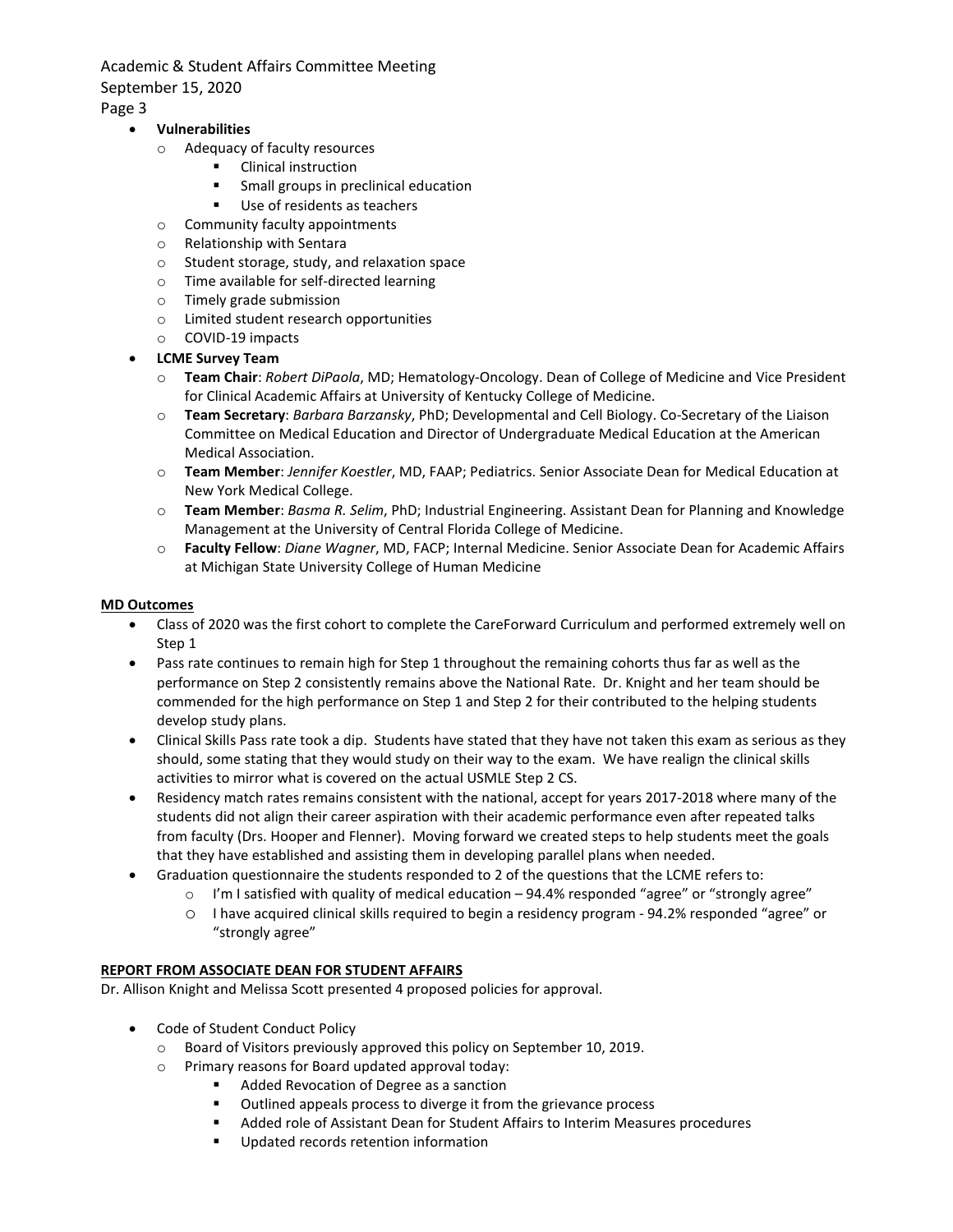Academic & Student Affairs Committee Meeting September 15, 2020

Page 4

- Student Honor Code
	- o Board of Visitors last approved this policy on May 8, 2012.
	- o Primary reasons for Board updated approval today:
		- Increased students rights, namely (1) created specific charges; (2) clarified the process, including the new appeal process; (3) provided delineation between investigators and hearing roles; and (4) aligned policy with best practices, including adjusting language to remove tones of the judicial system and changing the evidentiary level to the preponderance of the evidence as opposed to beyond a reasonable doubt
		- **EXECUTE:** Streamlined process with trained investigators
		- Added affirmation statement
		- Retained decision making power of the Honor Council.
- Student Non-Academic Complaint and Formal Grievance Policy
	- o History: Current practice of EVMS; no prior approved policy
	- o Primary reasons for Board approval:
		- Clarified the distinction between a student complaint and the less common student grievance
		- Clarified the contexts in which students cannot file a grievance
		- **Informed students of their rights to grieve to an outside administrative body (i.e., State Council** of Higher Education for Virginia, the Office for Civil Rights for the Department of Education, and the Virginia State Approving Agency).
- Student Exposure Policy
	- o History: Current practice of EVMS; no prior approved policy
	- o Primary reasons for Board approval:
		- Consolidated several guidance documents for students into one policy.
		- Complies with LCME element 12.8 Student Exposure Policies/Procedures ("A medical school has policies in place that effectively address medical student exposure to infectious and environmental hazards, including the following: the education of medical students about methods of prevention; the procedures for care and treatment after exposure, including a definition of financial responsibility; the effects of infectious and environmental disease or disability on medical student learning activities. All registered medical students [including visiting students] are informed of these policies before undertaking any educational activities that would place them at risk.).
- Student Academic Records Policy
	- o Dr. Flenner reviewed Student Academic Records Policy from the Registrar's Office as it relates to the LCME standard 12.5 – Where are student records housed and how do we ensure confidentiality? The policy is an institutional policy that was approved by the Office of General Counsel in July 2020, but not by the board. This is to ensure that the students know that there is a process to obtain their records and that all Faculty are required to complete Family Educational Rights and Privacy Act of 1974 (FERPA) training annually.

# *ACTION: Upon a motion duly made and seconded, Academic and Student Affairs Committee voted unanimously to recommend approval of policies Code of Student Conduct Policy; Student Honor Code; Student Non-Academic Complaint and Formal Grievance Policy; Student Exposure Policy and Student Academic Records Policy as presented at the meeting. Further, the committee requested that this recommendation be considered for approval by the Board of Visitors at their September 15, 2020 meeting.*

# **REPORT FROM THE VICE PRESIDENT AND DEAN, SCHOOL OF HEALTH PROFESSIONS**

Dr. Combs discussed the Health Professions update on enrollments. We are currently have 419 students entering; but with a couple programs that we did not admit students into due to the low number that are currently Health Care Delivery Science and Master in Medical & Health Professions Education Program. We will be reviewing these programs throughout the year whether we will continue these programs and how to enhance the programs.

Dr. Combs recommendation motion to approve two graduate certificate programs: one nine credit-hour Graduate Certificate in Clinical Andrology and one ten credit-hour Graduate Certificate in Clinical Embryology